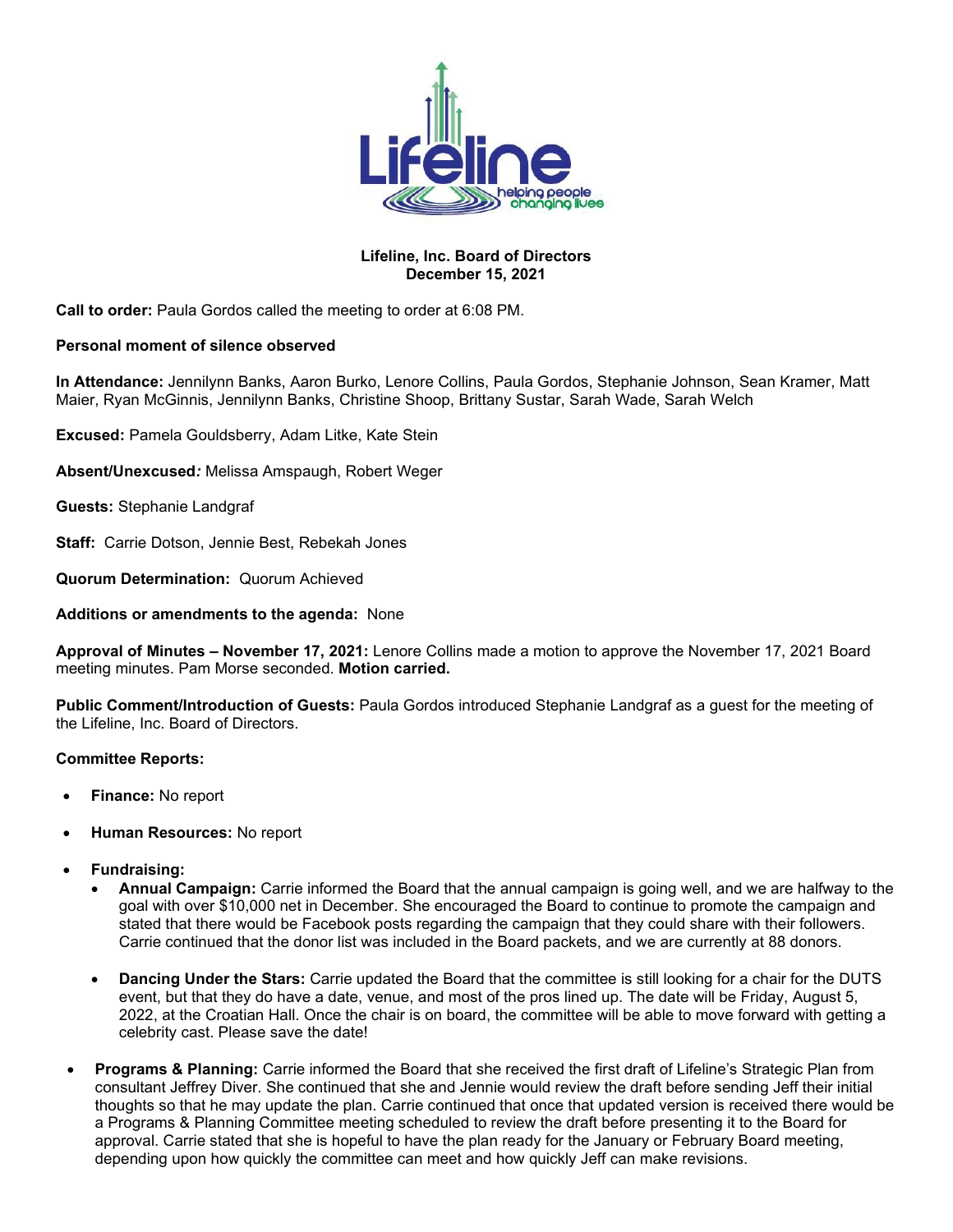- **By-laws & Membership:** Carrie informed the Board that she sent out reminders to the members whose terms expire 12/31/21 and are eligible for reappointment. She thanked those who have already sent new reappointment letters back. Carrie continued that Melissa Amspaugh will not renew her term due to time constraints, and they have already announced a recommended replacement for her at Lakeland. Carrie encouraged the Board to send Melissa a farewell email to thank her for her service on the Board for the past three years since she couldn't be here tonight. Carrie continued that tonight would also be Pam Morse's last meeting. Pam has been on the Board since 2009, has been a Board president, and has been on each of the committees at least once. She continued that Pam has agreed to stay on the Facilities Committee during Lifeline's time of transition. Carrie extended thanks to both Board members. We also, again, welcomed Stephanie Landgraf, who is recommended for our Board by Judge Mark Bartolotta at the Lake County Probate Court as a potential public sector representative.
- **Ad Hoc Facilities Committee:** Carrie confirmed that, as mentioned at last month's Board meeting, Lifeline must be out of the Victoria Place building by June 30, 2022, and that a 90-day release clause was written in the updated lease in case we wish to leave sooner. Carrie stated that she and Jennie went and viewed office spaces at the KeyBank building in Painesville. Dan Smith of Consolidated Investment Group owns the property and has two office suites across from each other that are both approximately 2,500 square feet. Carrie stated that while the setup is not ideal, they could work for Lifeline in the short term. Additionally, it would save Lifeline a considerable amount of money due to housekeeping and utilities being included. Carrie confirmed that she received floor plans from Dan, and she is waiting on pricing so that she may call a committee meeting. She continued that there is also a space on the fourth floor that Lifeline would be able to utilize as a meeting space for Board meetings, staff meetings, storage, etc.; thus, Dan stated he would send pricing for that space as well. Carrie said that ideally, we'd prefer to move in late-April or May, as those are our slowest months for programming, but that a June move is also a possibility. Carrie stated that there are a couple of options for a long-term plan and that she is very hopeful about one of them. She concluded that she would share more details as they are available.

There was further Board discussion about current safety and maintenance concerns. The Board decided that the bill from the property owner for the lighting maintenance that caused the office fire should be sent to Lifeline's insurance company. Carrie confirmed that she would contact the insurance company.

• **Ad Hoc Nominating Committee:** Christine Shoop confirmed that the committee met today and discussed their nominations. She confirmed that they would have a slate prepared for the January Board meeting.

**Finance Report: November 2021:** The latest agency-wide revenue and expenditures report was included in the Board packets. Carrie stated that as of November 30, Lifeline had year-to-date revenues of just over \$6,500,000 and approximately \$4,900,000 in expenditures. She stated that the difference of \$1,500,000 is primarily due to the cash advances of the ERAP Grant and HEAP WCP grant. There was a question about a \$20,000 contribution, and Carrie confirmed that it was a donation from the Lake County Board of Developmental Disabilities / Deepwood for the Volunteer Guardian Program. Pam Morse made a motion to approve the finance report. Sean Kramer seconded. **Motion carried.**

# **Director's Report**:

- **Director Updates:** Carrie informed the Board that the ADAMHS Workforce Proposal was approved Monday for \$30,000 for January – June 2022. The ADAMHS Board is encouraging grant recipients to write this workforce grant into their upcoming proposals in the spring for year-round funding; thus, in theory, the grant should go up to \$60,000. The grant primarily covers the wage adjustments for the programs that the ADAMHS Board funds, which are the Kinship Program, 2-1-1, Reentry and the Guardian Program. Carrie stated there also is a \$6,000 allowance for staff wellness and morale initiatives, which will include the recently Board-approved retirement contribution and events planned by the Wellness Committee. Carrie continued that the Lake County Senior Services Levy approved our ask of \$165,000 for the Guardian Program and \$12,000 for 2-1-1. Carrie stated that she received an update from OHFA who funds both the Utilities Plus Grant and the Save the Dream Program, which is the program that assists with property taxes, HOA fees, or utility fees. She continued that she had a meeting with Michael Zuren, the Lake County Treasurer, and his team sent a document with all the Lake County households that were delinquent on property taxes. Carrie stated that the program had been funded at \$100,000 and was set to expire at the end of the 2021 calendar year, but has since been extended until December 2022 with an additional \$200,000. Lifeline has sent out program information to the list provided by OHFA and to condo HOA management companies. Carrie concluded that the treasurer's office has been referring clients and that this would help in the utilization of these funds.
- **Lake/Geauga Needs Assessments:** Carrie distributed the 2021 Needs Assessments for Lake & Geauga Counties—it was our first for Geauga. She reviewed the data with the Board and presented on some of the findings. Carrie stated that these assessments would be the basis for the next two years to drive new programs and fill gaps